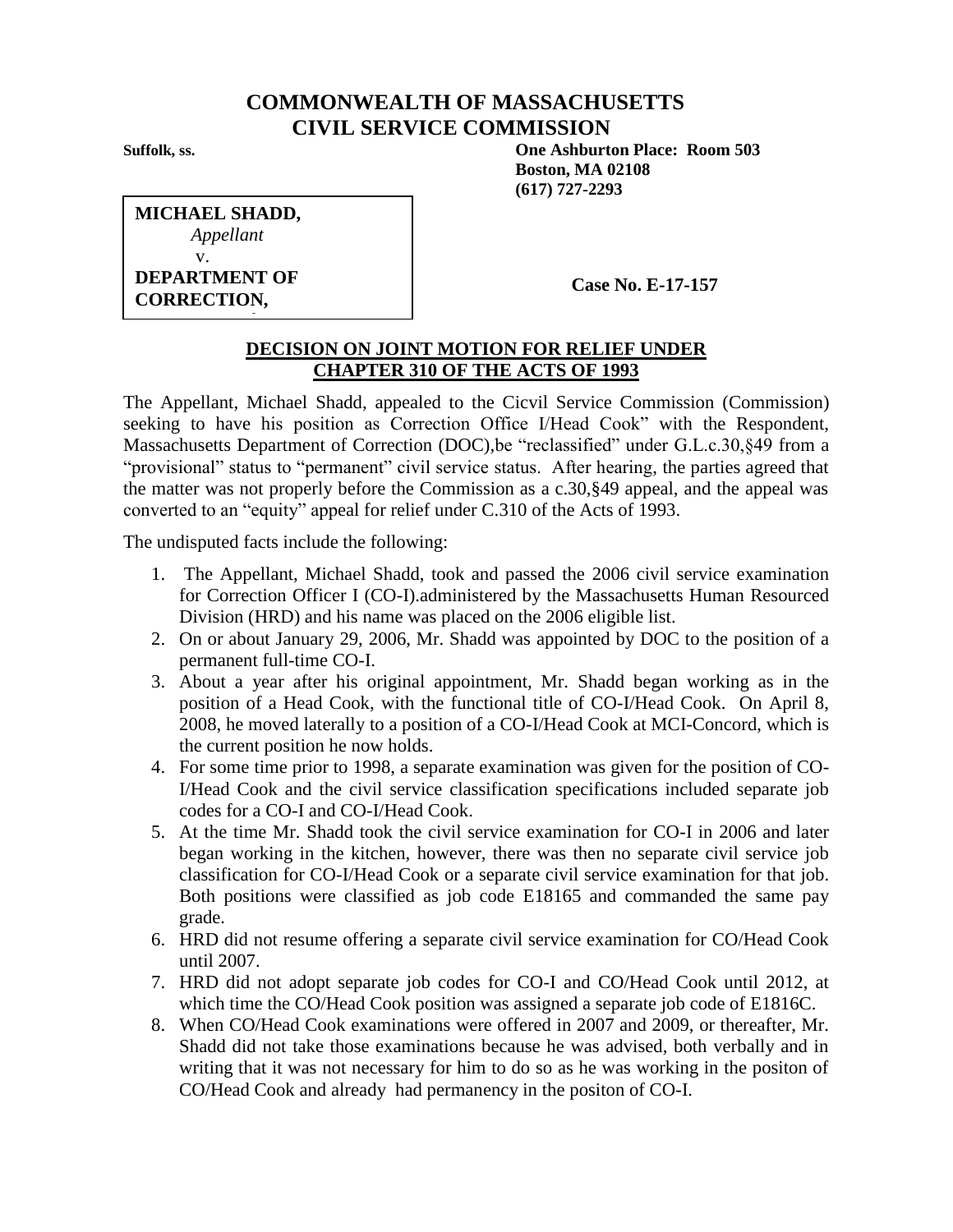9. In particular, in February 2009,DOC's Human Resources Division issued the following "Important info regarding upcoming CO/Head Cook Exam":

"If you are currently a permanent Correction Officer I, working in the kitchen as a CO/Head Cook, you DO NOT need to register or take the upcoming CO/Head Cook exam."

"Only provisional (no civil service status) employees need to take the exam."

- 10. Mr. Shadd was told he was eligible for and he did take (and pass) the Correction Officer/Chef Exam, which is a higher title, equivalent to CO-III (DOC Lieutenant).
- 11. Following the establishment of eligible lists for CO-I/Head Cook, DOC hired new Head Cooks from the list, who were carried as permanent civil service employees in the title of CO-I/ Head Cook.
- 12. Mr. Shadd, who had not taken the Head Cook exam, continued to be carried as a permanent CO-I, in the "functional" title of a PROVISIONAL CO/Head Cook.
- 13. The next CO-I/Head Cook Exam is scheduled for the fall of 2018.
- 14. According to DOC, there are now 14 permanent Head Cooks and 36 provisional Head Cooks, including Mr. Shadd.

On July 1, 2017, the Commission received a Joint Petition for 310 Relief from the parties. Upon review of the Joint Petition and taking administrative notice of the undisputed facts in the record provided by the parties and HRD, and the applicable civil service laws and rules, the Commission finds that the civil service rights of the Appellant have been prejudiced through no fault of his own. Accordingly, pursuant to the powers of relief inherent in Chapter 534 of the Acts of 1976 as amended by Chapter 310 of the Acts of 1993, the Commission hereby ORDERS:

- A. Sixty days from the date of this Decision, the DOC and HRD shall take such action as necessary and appropriate to effectuate and adjust Mr. Shadd's civil service record so that he shall be deemed a permanent civil service employee in the title of CO-I/Head Cook, effective as of April 6, 2008.
- B. Nothing in this order shall affect Mr. Shadd's civil service seniority date for purposes of G.L.c.31, which shall remain his date of hire,
- C. DOC shall, within 60 days, provide a list of other employees currently carried as a provisional CO-I/Head Cook similarly situated to Mr. Shadd and who seek permanency in that position i.e., who hold permanency in the title of CO-I, who have been treated as a "provisional" CO-I/Head Cook because they were not appointed from an eligible list for CO-I/Head Cook, and who did not take a CO-I/Head Cook exam prior to 2018 because they relied on representations from DOC or HRD that it was not necessary to take such an examination so long as they already held permanency as a CO-I ).
- D. Upon receipt of names, if any, of such "provisional" CO-I/Head Cooks, along with information verifying the facts described in Paragraph C. above, the Commission shall take such further action and enter such further orders as appropriate.

Civil Service Commission /s/ Paul M. Stein Paul M. Stein Commissioner

By vote of the Civil Service Commission (Bowman, Chairman; Camuso, Ittleman, Stein & Tivnan, Commissioners on March 29, 2018.